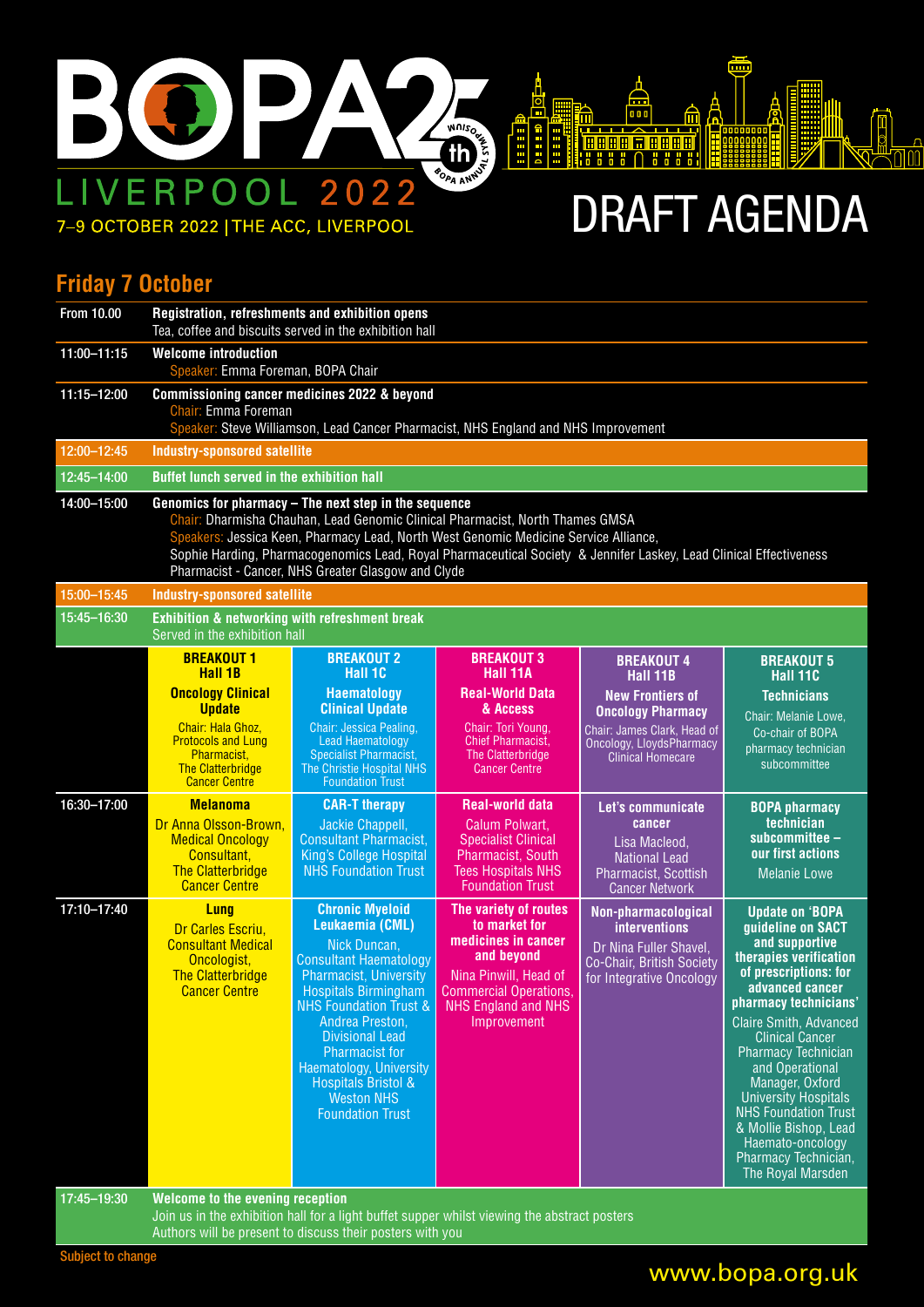

# DRAFT AGENDA

<u>diri</u>

₩

 $\sqrt{\frac{1}{6}}$ 

**Aguit** 

### **Saturday 8 October**

| 08:25-08:30           | Welcome introduction to day 2<br>Speaker: Emma Foreman, BOPA Chair                                                                                                                 |                                                                                                                                                                                                       |                                                                                                                                                 |                                                                                                                                                                                                                                           |                                                                                                                                                                                                                                        |  |  |  |
|-----------------------|------------------------------------------------------------------------------------------------------------------------------------------------------------------------------------|-------------------------------------------------------------------------------------------------------------------------------------------------------------------------------------------------------|-------------------------------------------------------------------------------------------------------------------------------------------------|-------------------------------------------------------------------------------------------------------------------------------------------------------------------------------------------------------------------------------------------|----------------------------------------------------------------------------------------------------------------------------------------------------------------------------------------------------------------------------------------|--|--|--|
| 08:30-09:15           | Industry-sponsored satellite                                                                                                                                                       |                                                                                                                                                                                                       |                                                                                                                                                 |                                                                                                                                                                                                                                           |                                                                                                                                                                                                                                        |  |  |  |
| 09:15-10:00           | How you could have made my journey easier?<br>Speaker: Debra Montague, Founder & Chairman, ALK Positive UK                                                                         |                                                                                                                                                                                                       |                                                                                                                                                 |                                                                                                                                                                                                                                           |                                                                                                                                                                                                                                        |  |  |  |
| 10:00-10:45           | <b>BOPA Annual General Meeting (AGM)</b>                                                                                                                                           |                                                                                                                                                                                                       |                                                                                                                                                 |                                                                                                                                                                                                                                           |                                                                                                                                                                                                                                        |  |  |  |
| 10:45-11:45           | <b>Exhibition &amp; networking with refreshment break</b><br>Served in the exhibition hall                                                                                         |                                                                                                                                                                                                       |                                                                                                                                                 |                                                                                                                                                                                                                                           |                                                                                                                                                                                                                                        |  |  |  |
| 11:45-12:45           | <b>Poster discussion session</b><br>The best abstracts chosen for plenary                                                                                                          |                                                                                                                                                                                                       |                                                                                                                                                 |                                                                                                                                                                                                                                           |                                                                                                                                                                                                                                        |  |  |  |
| 12:45-13:30           | Industry-sponsored satellite<br>Hall 1B                                                                                                                                            |                                                                                                                                                                                                       | <b>Industry-sponsored satellite</b><br>Hall 1C                                                                                                  |                                                                                                                                                                                                                                           |                                                                                                                                                                                                                                        |  |  |  |
| 13:30-14:45           | Buffet lunch served in the exhibition hall                                                                                                                                         |                                                                                                                                                                                                       |                                                                                                                                                 |                                                                                                                                                                                                                                           |                                                                                                                                                                                                                                        |  |  |  |
|                       | <b>BREAKOUT 1</b><br>Hall 1B                                                                                                                                                       | <b>BREAKOUT 2</b><br>Hall 1C                                                                                                                                                                          | <b>BREAKOUT 3</b><br>Hall 11A                                                                                                                   | <b>BREAKOUT 4</b><br>Hall 11B                                                                                                                                                                                                             | <b>BREAKOUT 5</b><br>Hall 11C                                                                                                                                                                                                          |  |  |  |
|                       | <b>Oncology Clinical</b><br><b>Update: Back to Basics</b><br><b>Chair: Joanne McCaughey</b><br><b>Deputy Chief Pharmacist,</b><br><b>The Clatterbridge</b><br><b>Cancer Centre</b> | <b>Research</b><br><b>Chair: Shereen</b><br>Nabhani-Gebara, Associate<br>Professor of Oncology,<br><b>Kingston University London</b>                                                                  | <b>Cross Tumour Issues</b><br><b>Chair: Rhiannon Walters-</b><br>Davies, Principal<br>Pharmacist, Velindre<br><b>Cancer Centre</b>              | <b>Advanced Decision</b><br><b>Making in Oncology</b><br>Chair: Helen Flint,<br><b>Consultant Pharmacist,</b><br>The Clatterbridge<br><b>Cancer Centre</b>                                                                                | <b>Advanced Decision</b><br><b>Making in Haematology</b><br>Chair: Tasneem Ganijee,<br><b>Specialist Haematology</b><br><b>Pharmacist, The Christie</b><br><b>NHS Foundation Trust</b>                                                 |  |  |  |
| 14:45-15:15           | <b>Colorectal</b><br>Dr Julie O'Hagan,<br><b>Consultant Medical</b><br>Oncologist,<br><b>The Clatterbridge</b><br><b>Cancer Centre</b>                                             | <b>How Ai Technologies</b><br>can revolutionise the<br>oncology pharmacy<br>screening<br>Bastiaan Buijtenhuijs,<br><b>Head of Product</b><br>and Lead Oncology<br>Pharmacist. iQ<br><b>HealthTech</b> | What's new in<br>supportive care<br>Joanne Collins,<br><b>Supportive Care</b><br><b>Pharmacist, The Christie</b><br><b>NHS Foundation Trust</b> | <b>Decision making in</b><br><b>breast cancer treatment</b><br>(aimed at those attendees<br>practicing at advanced level)<br>Dr Joanne Cliff &<br>Dr Helen Innes,<br>Consultant Oncologists,<br>The Clatterbridge<br><b>Cancer Centre</b> | <b>Decision making in</b><br><b>Myeloma</b> treatment<br>(aimed at those attendees<br>practicing at advanced level)<br>Samar Kulkarni,<br>Haematology Myeloma<br>Specialist Consultant,<br>The Christie NHS<br><b>Foundation Trust</b> |  |  |  |
| 15:25-15:55           | <b>Renal</b>                                                                                                                                                                       | <b>Undertaking a PhD by</b>                                                                                                                                                                           | <b>Metastatic spinal cord</b>                                                                                                                   |                                                                                                                                                                                                                                           | & Naeem Desai.<br><b>Haematology Specialist</b>                                                                                                                                                                                        |  |  |  |
|                       | <b>Dr Richard Griffiths.</b><br><b>Consultant in Medical</b><br>Oncology,<br><b>The Clatterbridge</b><br><b>Cancer Centre</b>                                                      | publication: The journey<br>of a BOPA member<br>Melanie Dalby,<br>Pharmacist, Bart's<br><b>Health NHS Trust</b>                                                                                       | Kate Parker,<br><b>Metastatic Spinal Cord</b><br><b>Compression Service</b><br>Lead, The Clatterbridge<br><b>Cancer Centre</b>                  |                                                                                                                                                                                                                                           | Registrar, Blackpool<br><b>Teaching Hospitals NHS</b><br><b>Foundation Trust</b>                                                                                                                                                       |  |  |  |
| 15:55-16:40           | Networking with refreshment break<br>Served in the exhibition hall                                                                                                                 |                                                                                                                                                                                                       |                                                                                                                                                 |                                                                                                                                                                                                                                           |                                                                                                                                                                                                                                        |  |  |  |
| 16:40-17:25           |                                                                                                                                                                                    | Championing inclusion, diversity and equity for oncology pharmacy practitioners and their patients<br>Chair: Shereen Nabhani-Gebara, Associate Professor of Oncology, Kingston University London      |                                                                                                                                                 |                                                                                                                                                                                                                                           |                                                                                                                                                                                                                                        |  |  |  |
| 17:25-17:30           | Conference close - day 2<br>Speaker: Emma Foreman, BOPA Chair                                                                                                                      |                                                                                                                                                                                                       |                                                                                                                                                 |                                                                                                                                                                                                                                           |                                                                                                                                                                                                                                        |  |  |  |
| $19:30 -$<br>midnight | <b>Conference dinner</b>                                                                                                                                                           |                                                                                                                                                                                                       |                                                                                                                                                 |                                                                                                                                                                                                                                           |                                                                                                                                                                                                                                        |  |  |  |

Subject to change

### #BOPA2022 www.bopa.org.uk